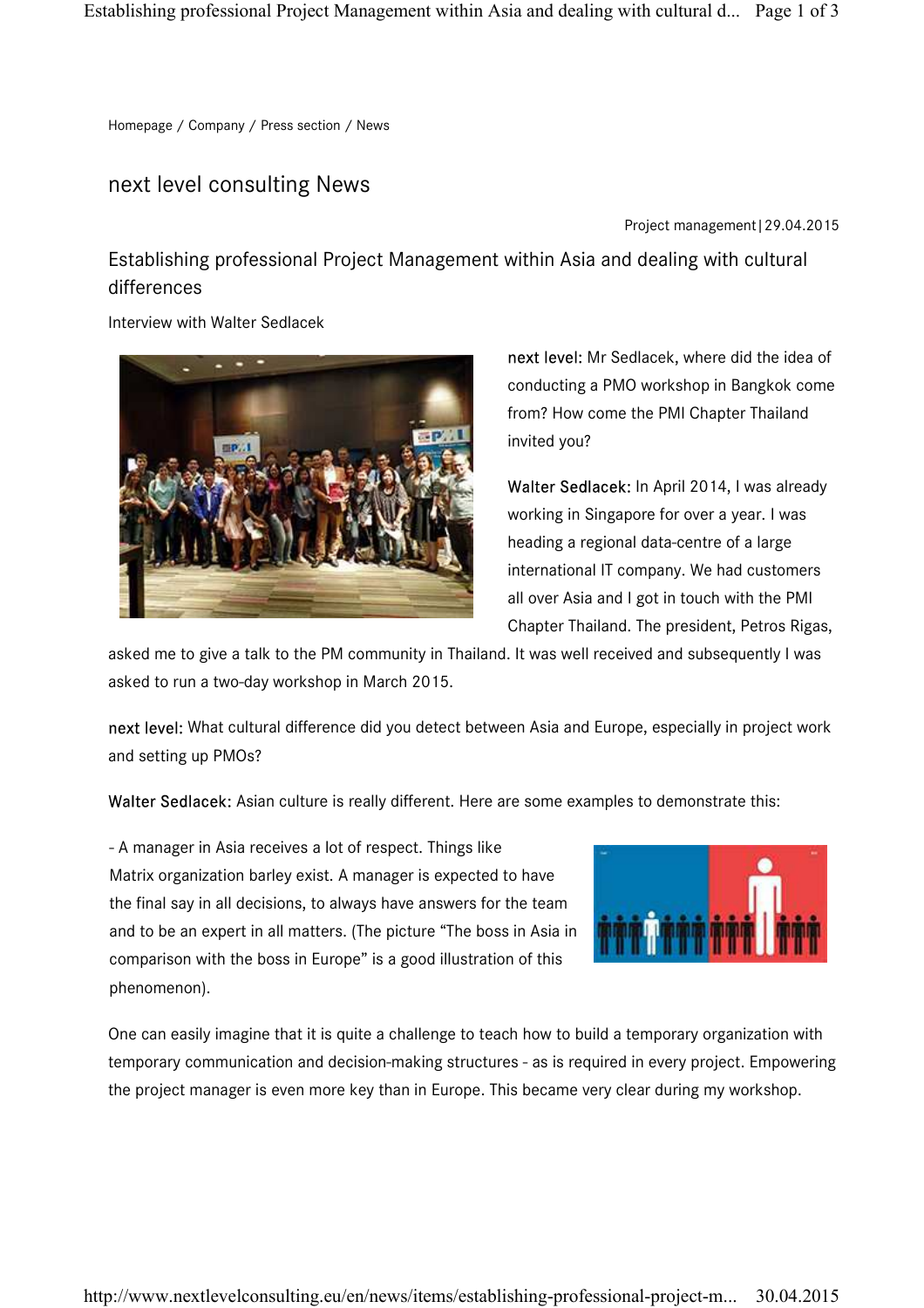

- Communication in Asia is always indirect and it works through insinuations and implications. A "Yes" can imply "Yes, I agree", but it can also simply mean "Yes, I am listening to you". Pinpointing the real meaning is a challenge. For example if you were explain as a Project manager to your sponsor that there is a delay in the milestone of your project, the sponsor

might say "Yes". This could mean two different things: "Yes, of course I accept the delay" or "Yes I understand that you are late again". (For further illustration, refer to the picture "Communication in Asia in comparison to communication in Europe"). To solve this or to better deal with this I placed a focus on communication skills. Successful communication must include different angles and perspectives and often it is an iterative process using a lot of paraphrasing and questions.

- As a consequence of the two points above the mention of problem is generally avoided in Asia. Asians generate a lot of creativity when they need to circumvent a problem, which they mostly do. (The illustration "Dealing with problem in Asia and Europe" demonstrates this). In my workshop, I provided customized templates for status reports, which required a very



detailed description of a potential problem. This helped to get the problem into clearer focus and finally to accept it as a reality with an impact on future tasks.

- Last but not least: Timing. In Western society it is impolite to be late. At least people feel some kind of guilt when they are late. In Asia time is dealt with in a non-linear fashion – tasks are dealt with according to their priority or according to the hierarchical rank of the task giver. Adhering to a schedule is not such a strict rule as it is in the Western world. A strict schedule is not seen as necessary and can be experienced as too rigid, not allowing for enough flexibility to deal with situations or topics as they arise. Distractions and interruptions are accepted and are dealt with according to the rank of the person interrupting. When an important person calls during a meeting, it is okay to answer the phone.



Asians also love efficiency but that doesn't mean they will bring slides and presentation to a meeting. Again they like to allow for flexibility and time for discussions. (Please refer to the picture "Dealing with time in Asia and Europe".) The solution here is simple. When planning a meeting or workshop build in as many time buffers as possible and then add some more. When

communicating breaks announce a 15 min break but allow for 30 minutes. In my office in Singapore I hung the picture "Dealing with time in Asia and Europe" on the wall behind my desk. However, people tended to ignore it and continued to follow their habitual Patterns.